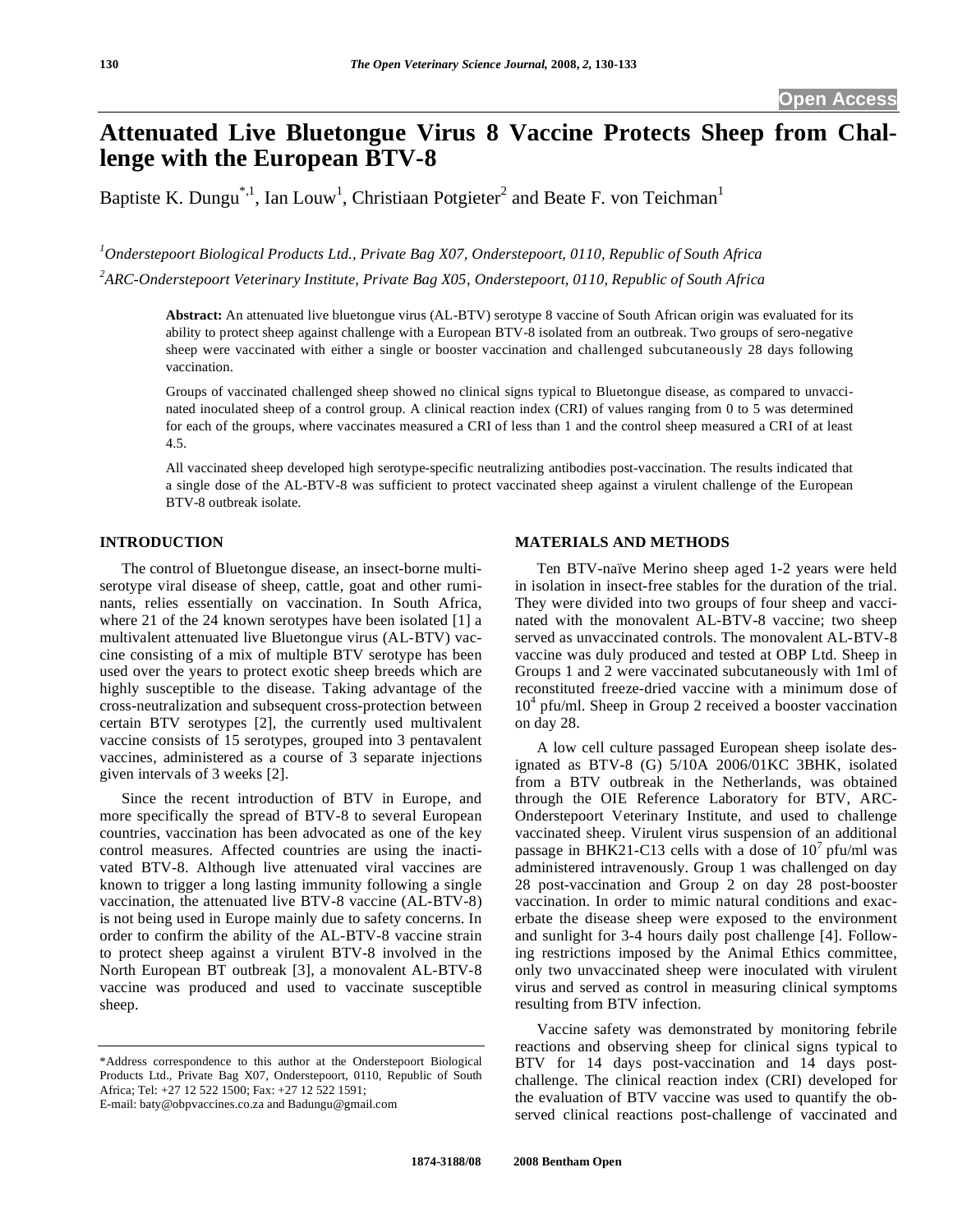post-inoculation of control sheep [5, 6]. In short the CRI score (0-5) was calculated as the sum of the following: temperature score, i.e. the cumulative total of fever readings above 40°C on days 3 to 14 post-challenge; clinical lesion score, i.e. lesions of the mouth, nose and hooves each scored on a scale of 0-4; death, i.e. an additional 4 points where death occurred within 14 days post challenge.

 Sheep were bled post-vaccination and post-challenge every 3 to 4 days for 21 days collecting blood in heparincoated vacu-tubes and blood was collected for serum on a 7 day interval. Viraemia was determined by virus isolation on Vero cell culture and neutralizing antibody titers to BTV-8 were measured using the serum neutralization test (SNT) [7].

#### **RESULTS**

 Sheep vaccinated with the AL-BTV-8 vaccine showed no rise in their normal body temperatures of 39.5-40°C. Only one sheep in Group 1 showed a febrile reaction of >40°C on days 3 and 6 (sheep #10), whereas control sheep #C145 and #C151 showed febrile reactions of >40°C from day 4 to day 7 after inoculation with virulent BTV-8 (Fig. **1**).

 No clinical signs were observed in vaccinated sheep following challenge. Control sheep however developed slight hyperemia of the nasal and buccal mucosa and slight erosion in the mouth, noticeable between days 5 and 9 postchallenge. As shown in Fig. (**2**), the CRI of vaccinatedchallenged sheep in Group 1 were all 0, except for sheep #10, which had a CRI of 0.1 due to the febrile reaction. Control sheep #C145 and #C151 had a CRI of 5 and 4.5 respectively.

 Replicating BTV-8 could not be isolated by repeated blind passaging in cell culture from heparinised blood collected from sheep post-vaccination and post-challenge. Viraemia was detected in control sheep on days 5 to 7 following inoculation with virulent virus. Sero-conversion to BTV-8 was evident soon after one vaccination reaching a peak by day 21. Sheep in Group 1 that received a single dose of AL-BTV-8 were well protected with neutralizing antibody titers (nAb) of at least 1:256 on the day of challenge (day 28). nAb titers doubled by day 14 post-challenge with titers as high as 1:1024 (day 49). Serum neutralizing titer results are presented in Table **1**. Sheep in Group 2 sero-converted following the first vaccination and booster vaccination with AL-BTV-8. nAb titers gradually increased over a period of 28 days reaching titers of 1:1024. Titers remained at that level following challenge for the remainder of the test period. BTV-8 specific antibodies were detected in control sheep after inoculation (Table **1**).



**Fig. (1).** Average rectal temperature recordings post-challenge with a virulent European BTV-8 isolate of sheep vaccinated with a single (Group 1) and a booster (Group 2) vaccine of AL-BTV-8. #C145 and #C151 served as control sheep.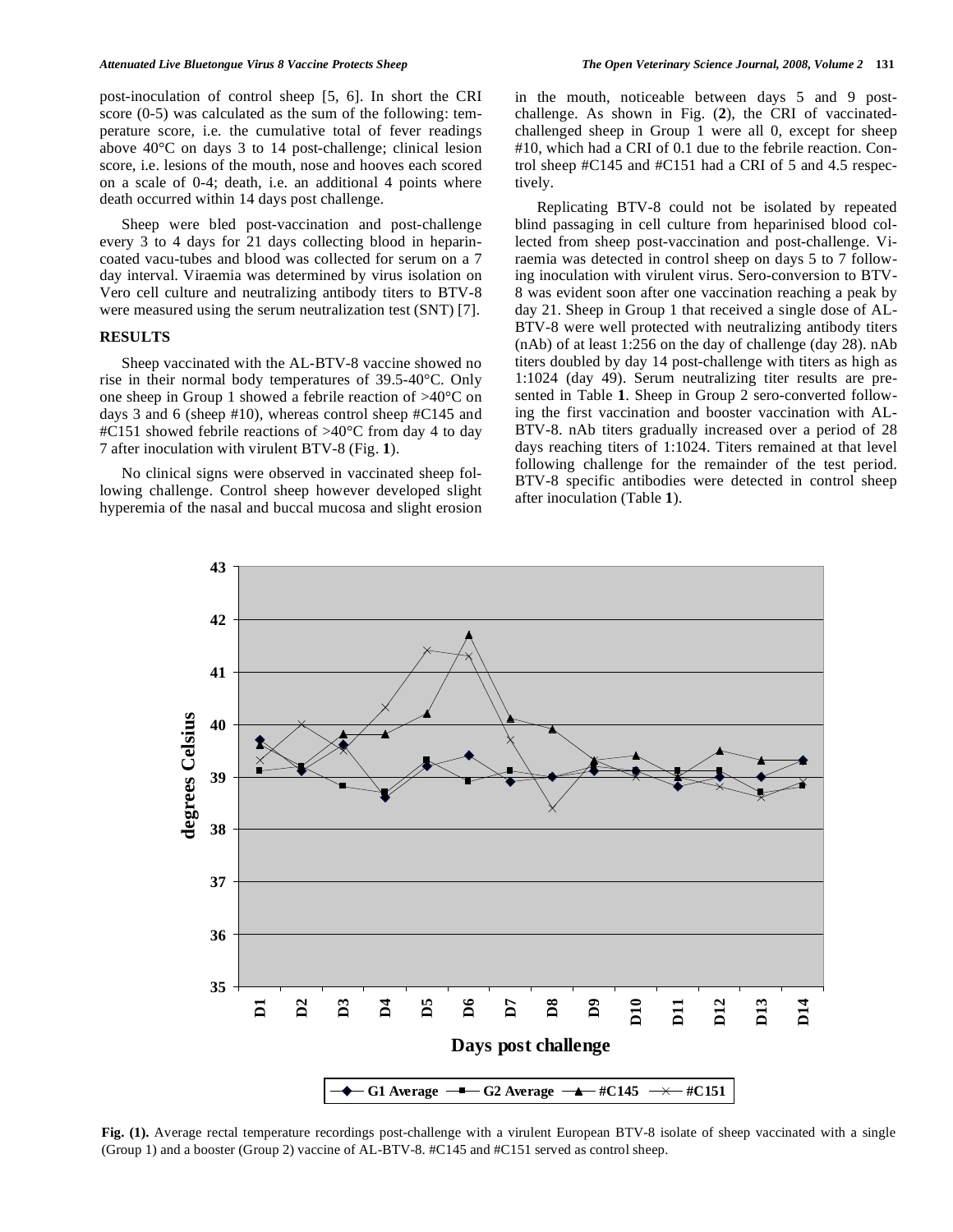

**Fig. (2).** Clinical Reaction Index (CRI) score post-challenge of sheep in Groups 1 and 2 vaccinated with AL-BTV-8 vaccine. Sheep #C145 and #C151 are unvaccinated controls challenged with a virulent European BTV-8 isolate.

 There was no difference between the CRI of Group 1 and 2, indicating that the booster dose was not required to generate a protective immunity.

### **DISCUSSION**

 Although African sheep breeds are known to be less susceptible to BTV as compared to European breeds, the use of the CRI and other factors such as sunlight made it possible to compare the impact of the BTV infection in vaccinated and unvaccinated local Merino sheep.

 The ability of the monovalent Onderstepoort BTV-8 vaccine to protect sheep against the European BTV-8 should not be unexpected. It has been established that several strains of the same serotype may circulate within the same endemic environment, and that the European BTV-8 might be of African origin [8]. The live BTV vaccine used in South Africa provides protection to different strains of the serotypes currently circulating in the country. Furthermore, monovalent and bivalent BTV vaccines based on the Onderstepoort BTV vaccine have been generated for use in Mediterranean countries affected with Bluetongue viruses phylogenetically different to the South African isolates and have resulted in protection of both sheep and cattle [9, 10].

| Control | Sheep No. | <b>Inoculation</b>        |                 |                 |                  |      |            |                  |      |            |
|---------|-----------|---------------------------|-----------------|-----------------|------------------|------|------------|------------------|------|------------|
|         |           | D <sub>0</sub>            | D <sub>21</sub> | <b>D28</b>      |                  |      |            |                  |      |            |
|         | #C145     | $\overline{0}$            | 256             | 512             |                  |      |            |                  |      |            |
|         | #C151     | $\mathbf{0}$              | 128             | 256             |                  |      |            |                  |      |            |
|         |           | Vaccination               |                 |                 | <b>Challenge</b> |      |            |                  |      |            |
| Group 1 |           | $\overline{\mathbf{D0}}$  | D <sub>14</sub> | D <sub>21</sub> | D <sub>28</sub>  | D49  | <b>D56</b> |                  |      |            |
|         | #10       | $\overline{0}$            | 64              | 512             | 256              | 256  | 512        |                  |      |            |
|         | #11       | $\overline{0}$            | 128             | 512             | 256              | 1024 | 1024       |                  |      |            |
|         | #12       | $\mathbf{0}$              | 64              | 512             | 256              | 1024 | 512        |                  |      |            |
|         | #22       | $\mathbf{0}$              | 128             | 256             | 512              | 2048 | 1024       |                  |      |            |
|         |           | <b>Vaccination</b>        |                 |                 | <b>Booster</b>   |      |            | <b>Challenge</b> |      |            |
|         |           | $\underline{\mathbf{D0}}$ | <b>D14</b>      | D <sub>21</sub> | D28              | D42  | D49        | <u>D56</u>       | D77  | <b>D84</b> |
| Group 2 | #25       | $\mathbf{0}$              | 64              | 256             | 512              | 512  | 512        | 1024             | 512  | 1024       |
|         | #36       | $\boldsymbol{0}$          | 32              | 512             | 128              | 256  | 512        | 1024             | 1024 | 1024       |
|         | #40       | $\mathbf{0}$              | 8               | 32              | 128              | 512  | 512        | 1024             | 1024 | 1024       |
|         | #65       | $\mathbf{0}$              | 64              | 512             | 256              | 512  | 512        | 2048             | 1024 | 2048       |

**Table 1. BTV-8 Neutralizing Antibody Titers for Sheep Vaccinated with AL-BTV-8 in Group 1 (Single Vaccination) and Group 2 (Booster Vaccination) and Sero-Conversion Following Challenge with Virulent BTV-8 (European Isolate)**